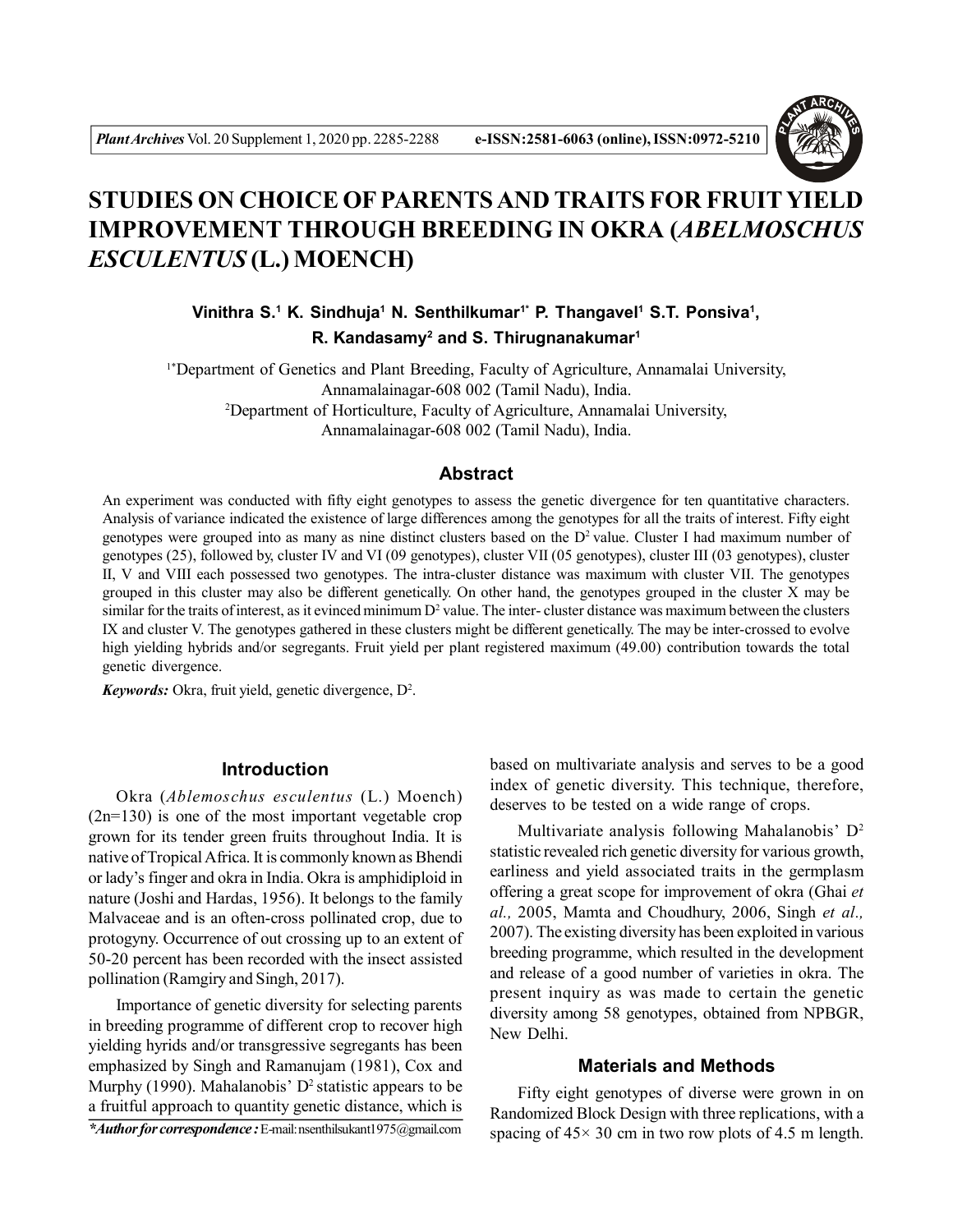The experiment was conducted Plant Breeding Farm, Department of Genetics and Plant Breeding, Faculty of Agriculture, Annamalai University, during 2018. The genotypes were collected from National Bureau of Plant Genetic Resources (NBPGR) New Delhi. Observations were recorded on five randomly selected plants per entry, per replication on 10 agronomic *viz.,* days to first flowering, plant height at maturity (cm), number of nodes to first fruiting, days to first fruit harvest, number of branches per plant, number of fruits per plant, average fruit weight (g), fruit length (cm), fruit girth (cm) and fruit yield per plant (g). Recommended agronomic practices and need based plant protection measures were judiciously followed. Multivariate analysis  $(D^2)$  was carried out by adopting Mahalanobis' D<sup>2</sup> statistic. Grouping of genotypes into different cluster was carried out following Tocher's method (Rao, 1952). The relative contribution of different traits towards total genetic divergence was calculated as per Singh and Choudary (1985). The statistical analysis have done with Indo Statistical Package, licensed at NRRI, Cuttack, Orissa, India.

### **Results and Discussion**

The analysis of variance indicated significant variation among the fifty eight okra genotypes for all the traits of interest. This suggested that large variability existed among the genotype and further analysis is appropriate.

On the basis of  $D^2$  analysis, fifty eight genotypes were grouped into as many as nine clusters (Table 1). A maximum number of 25 genotypes were grouped in cluster I (TCR 149-IC45813, TCR 157-IC45821, TCR I59-IC45823, TCR 160-IC45824, TCR 164-IC4528, TCR I67-1-IC45831-1, TCR 114-IC45838, TCR 208-IC45881, TCR 232-IC69113, TCR 291-IC69172, TCR 330-IC6924,

TCR 338B-IC45802B, TCR 351-IC69232, TCR 360- IC69242, TCR 367-IC248, TCR 373-IC69254,TCR 376- IC69257, TCR 377-IC69258, TCR 380-IC69261, TCR 382-IC69263, TCR 429-IC69290, TCR 422-IC69303, TCR 423-IC69304, TCR 605-IC72082, TCR 960-IC2822 where as clusters IV and VI each included nine genotype (TCR 767-IC282226, TCR 769-IC282227, TCR 771- IC282209, TCR 772-IC282230, TCR 780-IC282232, TCR 834-218886, TCR 837-IC282243, TCR 906-IC21800, TCR 998-IC282263) and (TCR 931-IC282275, TCR 964- IC282284, TCR 999-IC282264, TCR 1002-IC282266, TCR 1248-IC140897, TCR 1452-218903, TCR 1485- IC218904, TCR 2145-IC117202, TCR 2306-IC205147). The cluster VII had five genotypes (Akra Anamika (Selection 10), Ankur 40\*, Hisar Unnat (HRB 55), Varsha Uphar (HRB 9-2), Pusa  $A_4$ ). Cluster III had (TCR 616-IC72093, TCR 908-IC111466, TCR 970-IC282286) three genotypes. The cluster II, V and VII, each had two genotypes (TCR 937-IC282278, TCR 845-IC282248), (TCR 1000-IC282265, TCR 1250-IC140898) and (Parbhani Kranti, P 7\*) cluster IX was monogenotypic. (Punjab Padmini Ludhiana selection-1).

The estimates of intra-cluster and inter-cluster  $D^2$ and D value are presented in table 2. The intra-cluster distance was maximum with the cluster VII (44.25). The genotypes grouped in this cluster may also be different genetically. On other hand, the genotypes grouped in the cluster IX may be similar for the traits of interest, as it registered minimum  $D^2$  value. The inter-cluster distance was maximum between the clusters IX and cluster V. The genotypes gathered in these clusters might be different genetically. They may be inter-crossed to evolve high yielding heterotic hybrids and/or superior recombinants (segregants).

| <b>Clusters</b> | Number of               |                                                                                               |  |  |  |  |  |
|-----------------|-------------------------|-----------------------------------------------------------------------------------------------|--|--|--|--|--|
|                 | genotypes               | Name of genotype                                                                              |  |  |  |  |  |
|                 | 25                      | TCR 149-IC-45813, TCR 157-IC-45821, TCR I59-IC45823, TCR 160-IC45824, TCR 164-IC4528,         |  |  |  |  |  |
|                 |                         | TCR I67-1-IC45831-1, TCR 114-IC45838, TCR 208-IC45881, TCR 232-IC69113, TCR 291-IC69172,      |  |  |  |  |  |
|                 |                         | TCR 330-IC6924, TCR 338B-IC45802B, TCR 351-IC69232, TCR 360-IC69242, TCR 367-IC248,           |  |  |  |  |  |
|                 |                         | TCR 373-IC69254, TCR 376-IC69257, TCR 377-IC69258, TCR 380-IC69261, TCR 382-IC69263,          |  |  |  |  |  |
|                 |                         | TCR 429-IC69290, TCR 422-IC69303, TCR 423-IC69304, TCR 605-IC72082, TCR 960-IC282283.         |  |  |  |  |  |
| $\mathbf{I}$    | 2                       | TCR 937-IC282278, TCR 845-IC282248                                                            |  |  |  |  |  |
| Ш               | 3                       | TCR 616-IC72093, TCR 908-IC111466, TCR 970-IC282286                                           |  |  |  |  |  |
| <b>IV</b>       | 9                       | TCR 767-IC282226, TCR 769-IC282227, TCR 771-IC282209, TCR 772-IC282230, TCR 780-IC282232,     |  |  |  |  |  |
|                 |                         | TCR 834-218886, TCR 837-IC282243, TCR 906-IC21800, TCR 998-IC282263                           |  |  |  |  |  |
| V               | $\overline{2}$          | TCR 1000-IC282265, TCR 1250-IC140898                                                          |  |  |  |  |  |
| $\mathbf{V}$    | 9                       | TCR 931-IC282275, TCR 964-IC282284, TCR 999-IC282264, TCR 1002-IC282266,                      |  |  |  |  |  |
|                 |                         | TCR 1248-IC140897, TCR 1452-218903, TCR 1485-IC218904, TCR 2145-IC117202, TCR 2306-IC205147   |  |  |  |  |  |
| VII             | 5                       | Akra Anamika (Selection 10), Ankur 40*, Hisar Unnat (HRB 55), Varsha Uphar (HRB 9-2), Pusa A. |  |  |  |  |  |
| VIII            | $\overline{\mathbf{c}}$ | Parbhani Kranti, P 7*                                                                         |  |  |  |  |  |
| $\mathbf{N}$    |                         | Punjab Padmini (Ludhiana selection - 1)                                                       |  |  |  |  |  |

**Table 1:** Composition of clusters.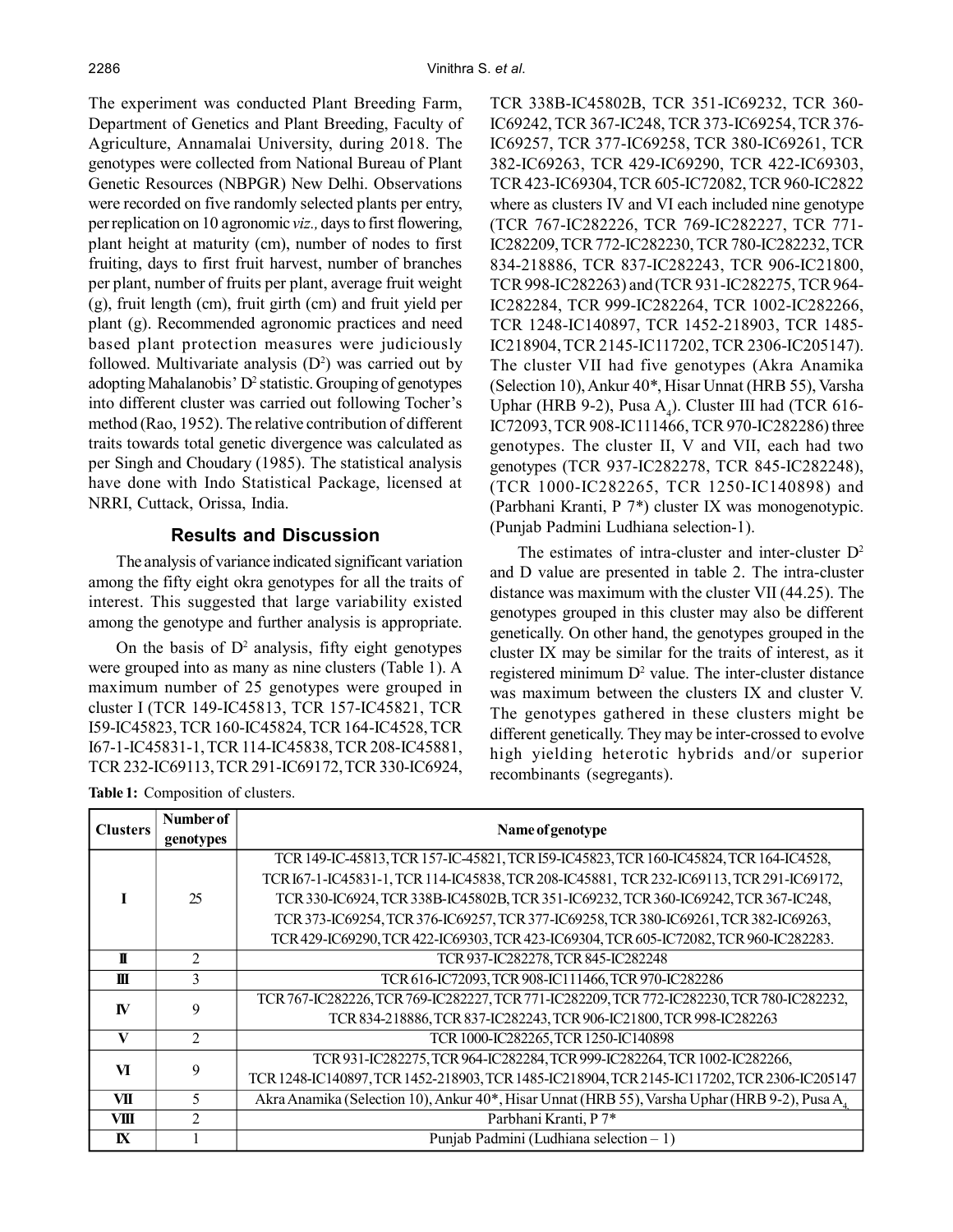| <b>Clusters</b> |           | I         | Ш         | IV        | V         | $\overline{\mathbf{M}}$ | VII                             | VШ        | ${\bf K}$ |
|-----------------|-----------|-----------|-----------|-----------|-----------|-------------------------|---------------------------------|-----------|-----------|
|                 | (1030.09) | (1776.26) | (1411.59) | (1061.15) | (1034.26) | (1154.54)               | (3675.68)                       | (2690.44) | (4948.10) |
| I               | (32.10)   | (42.15)   | (37.57)   | (32.58)   | (32.16)   | (33.98)                 | (60.63)                         | (51.87)   | (70.34)   |
| $\mathbf I$     |           | (73.78)   | (3271.12) | (897.710) | (575.10)  | (2620.24)               | (1510.49)                       | (2546.70) | (1222.48) |
|                 |           | (8.59)    | (57.19)   | (29.96)   | (23.98)   | (51.19)                 | (38.87)                         | (50.47)   | (34.96)   |
| Ш               |           |           | (1489.21) | (1886.19) | (1887.99) | (1147.87)               | (6003.43)                       | (3650.90) | (7582.95) |
|                 |           |           | (38.59)   | (43.430)  | (43.45)   | (33.88)                 | (77.48)                         | (60.42)   | (87.08)   |
|                 |           |           |           | (816.19)  | (557.21)  | (1504.28)               | (2766.83)                       | (2700.84) | (3461.70) |
| IV              |           |           |           | (28.57)   | (23.61)   | (38.79)                 | (52.60)                         | (51.97)   | (58.84)   |
| $\mathbf{V}$    |           |           |           |           | (214.05)  | (1560.35)               | (2888.79)                       | (3272.86) | (3229.86) |
|                 |           |           |           |           | (14.63)   | (39.50)                 | (53.75)                         | (57.21)   | (56.83)   |
| VI              |           |           |           |           |           | (1185.22)               | (4741.65)                       | (2936.64) | (2936.64) |
|                 |           |           |           |           |           | (34.43)                 | (36.25)<br>(1313.69)<br>(36.25) | (54.19)   | (79.70)   |
| VII             |           |           |           |           |           |                         |                                 | (2630.65) | (1320.09) |
|                 |           |           |           |           |           |                         |                                 | (51.29)   | (36.33)   |
| VШ              |           |           |           |           |           |                         |                                 | (1957.87) | (3631.31) |
|                 |           |           |           |           |           |                         |                                 | (44.25)   | (60.26)   |
|                 |           |           |           |           |           |                         |                                 |           | (0.000)   |
| ${\bf I}$       |           |           |           |           |           |                         |                                 |           | (0.000)   |

**Table 2:** Intra-cluster and Inter-cluster distances  $(D^2 \text{ values})$  of bhendi genotypes.

Cluster mean indicated the variation for the quantitative traits among the clusters (Table 4). Cluster VIII recorded the minimum number of days to first to flowering  $(38.97)$  followed by cluster IX  $(41.05)$  and cluster III (41.57). Cluster VII (115.99) recorded the minimum Plant height at maturity followed by cluster VI **(**116.02) and cluster VIII (120.22). Cluster V (3.11) recorded minimum number of nodes to first fruiting followed by cluster II  $(3.21)$  and cluster IX  $(3.27)$ . Cluster IX (50.47) recorded minimum days to first fruit harvest, followed by cluster V  $(51.15)$  and cluster VII  $(51.59)$ . Cluster IX (3.77) registered maximum number of branches per plant followed by cluster II (3.22) and cluster VIII (3.10). Cluster IX (22.80) recorded maximum number of fruits per plant followed by cluster VI (21.82) and cluster VII (21.57). Cluster I (19.13) recorded maximum average fruit weight which was followed by

cluster V (19.14) and cluster IX (18.63). Cluster IX (19.04) had maximum fruit length followed by cluster II  $(16.77)$  and cluster V $(15.23)$ . Cluster V $(3.33)$  recorded the minimum fruit girth followed by cluster III (3.38) and cluster VI (3.68). Cluster IX (425.04) recorded the maximum fruit yield per plant followed by cluster I  $(420.07)$  and cluster V  $(386.99)$ . Similar results were earlier reported in Prakash *et al.,* (2017).

Fruit yield per plant contributed maximum towards total genetic divergence followed by fruit girth. These two traits may be suggested as choice of traits for yield improvement through breeding in okra (Table 4).

The genotype grouped in cluster VII, VIII and X *viz.,* Akra Anamika (Selection 10), Ankur 40\*, Hisar Unnat (HRB 55), Varsha Uphar (HRB 9-2), Pusa  $A_4$ , Parbhani Kranti, P 7\*, Punjab Padmini (Ludhiana

**Table 3:** Cluster mean performance of bhendi genotypes for various characters.

| <b>Traits</b>   | <b>Days</b> | <b>Plant</b> | <b>Number</b> | Days to | <b>Number</b> | <b>Number</b> | Average | Fruit  | Fruit | Fruit    |
|-----------------|-------------|--------------|---------------|---------|---------------|---------------|---------|--------|-------|----------|
|                 | to          | height at    | of nodes      | first   | of            | of            | fruit   | length | girth | yield    |
|                 | first       | maturity     | to first      | fruit   | branches      | fruits        | weight  | (cm)   | (cm)  | per      |
| <b>Clusters</b> | flowering   | (cm)         | fruiting      | harvest | per plant     | per plant     | (g)     |        |       | plant(g) |
|                 | 45.23       | 131.32       | 4.02          | 56.17   | 2.68          | 20.40         | 19.13   | 13.93  | 3.78  | 420.07   |
| П               | 42.28       | 135.02       | 3.21          | 53.72   | 3.22          | 20.21         | 16.48   | 16.77  | 4.43  | 335.73   |
| Ш               | 44.75       | 128.82       | 5.99          | 55.25   | 3.06          | 20.21         | 17.63   | 14.82  | 3.38  | 371.59   |
| <b>IV</b>       | 46.77       | 123.58       | 4.08          | 56.27   | 3.02          | 20.02         | 18.54   | 15.22  | 3.94  | 372.04   |
| V               | 41.57       | 128.55       | 3.11          | 51.15   | 2.59          | 20.22         | 19.14   | 15.23  | 3.33  | 386.99   |
| M               | 44.67       | 116.02       | 4.68          | 52.78   | 2.72          | 21.82         | 17.11   | 13.90  | 3.69  | 374.69   |
| VІІ             | 42.65       | 115.99       | 3.84          | 53.46   | 2.51          | 21.57         | 13.57   | 12.56  | 5.32  | 300.78   |
| VШ              | 38.97       | 120.22       | 4.75          | 51.59   | 3.10          | 19.41         | 14.33   | 12.95  | 5.32  | 350.44   |
| $\mathbf{I}$ X  | 41.05       | 159.97       | 3.27          | 50.47   | 3.77          | 22.80         | 18.63   | 19.04  | 6.17  | 425.04   |